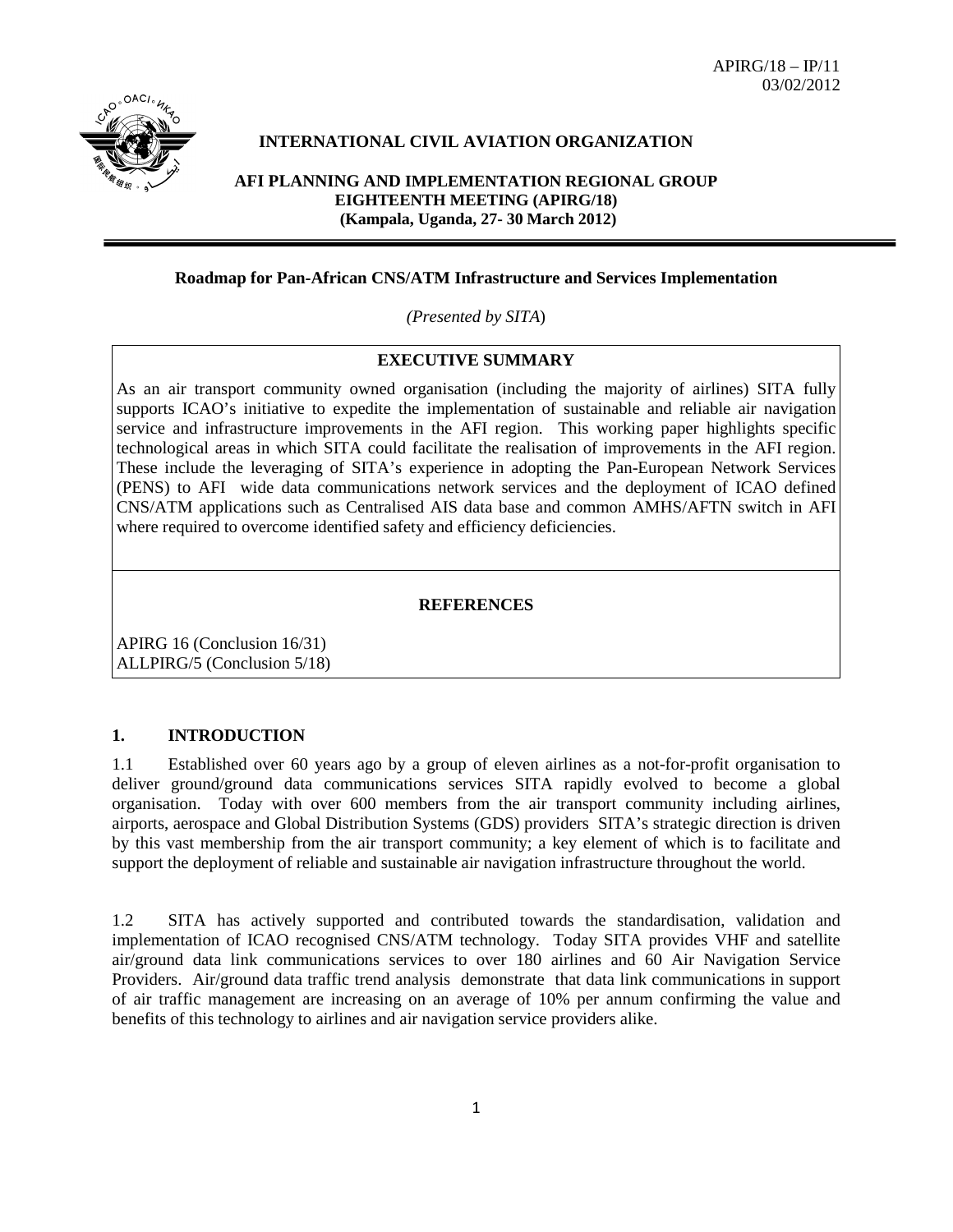1.3 Following the introduction of SITA's VHF air/ground data communications service in 1984 and Satellite data communications service in 1991 the industry has witnessed exponential growth in the expansion and use of this service by the majority of the world's airlines for Airline Operational Communication (AOC) purposes. Today SITA operates over 1,200 VHF data radios across the globe and delivers the satellite service via two Ground Earth Stations that provide access to INMARSAT geostationary satellites; the combined service is used on a daily basis by over 6,000 aircraft. Since the early 1990's a number of air navigation service providers pioneered the use of this service for the delivery of air navigation services including Digital-ATIS, Departure Clearances, ADS-Contract and Controller Pilot Data Link Communications (the latter two more commonly referred to as "FANS 1/A" in the industry). Since then the deployment of these services has also grown exponentially as air navigation service providers and equipped airlines benefit from the performance of delivery (as compared to voice) and clarity of communications. Today SITA operates over 50 VHF Ground stations and provides blanket SATCOM coverage across the African region.

1.4 In addition to SATCOM data link SITA delivers a SATCOM Voice service that has the potential to deliver significant safety benefits in the AFI region given the lack of VHF R/T in some areas and performance issues associated with HF voice communications. SITA is willing to work with AFI ANSPS to maximise the delivery of efficiency and safety benefits for air navigation that can be accrued through the use of digital air/ground communications.

1.5 Recognising the values of collaboration in enhancing safety in AFI, SITA has been working with ICAO/ACIP to assist in the data collection and development of training database for harmonization of Aviation Training Institutes in AFI.

1.6 With the emergence of the Internet Protocol (IP) as the de-facto international standard and recently adopted by the ICAO Aeronautical Communications Panel, SITA encourages air navigation service providers to migrate to this cost-effective technology for the international and domestic data communications with the rapid obsolescence of legacy technology such as X.25 and low speed AFTN connections. Today, SITA provides the critical Eurocontrol Central Flow Management Unit (CFMU) application with over 100 IP connections across Europe to enable the exchange of flow management data between the participating air navigation service providers and the CFMU. SITA's selection by Eurocontrol to design, implement and manage an IP enabled Pan European Network Service (PENS) to support the exchange of multiple application data including flight plans, radar data, NOTAMS, flow management etc. on a regional basis is an example that other regions should emulate. Such connectivity will enable the implementation of advanced concepts such as System Wide Information Management (SWIM) and Collaborative Decision Making (CDM) which involve the hosting and sharing of relevant stakeholder information (airlines, airports, ATC) in centralised databases so as to maximize information sharing and therefore enable the optimal use of available capacity.

## **2. BACKGROUND**

2.1 In AFI region, implementations of communications, navigation, and surveillance (CNS) systems and applications are continuing peace-meal but the pace is very slow compared with other ICAO regions.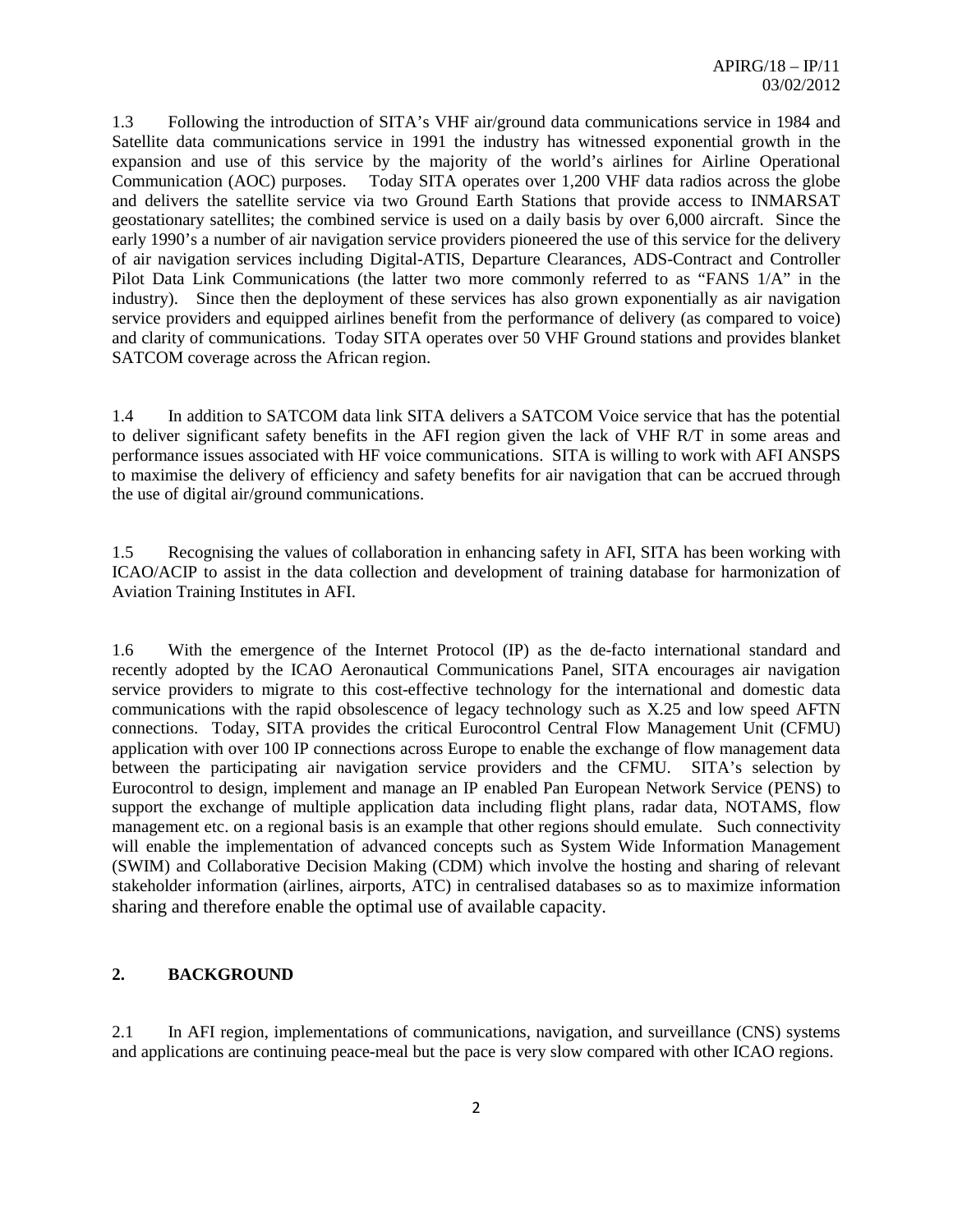The scattered and fragmented approach is likely to delay regional compliance, introduce harmonization and inter-operability issues and lead to uneconomical implementations.

2.2 APIRG 16 (Conclusion 16/31) had clearly stated the need for collective approach in the management of CNS/ATM system elements.

2.3 Conclusion 5/18 of ALLPIRG/5 states that "work towards integrated regional/interregional digital communication networks with a single (centralized) operational control and preferably based on the Internet Protocol (IP)" should be considered.

## **3. DISCUSSION**

3.1 Today SITA delivers reliable data communications services across the African continent to support airline requirements and has ensured IP service availability across the continent. Given that sustainable and reliable telecommunications is an essential pre-requisite to the delivery of safe and efficient air navigation services, SITA is willing to work with AFI ANSPS to identify areas where SITA's capabilities can resolve deficiencies identified in the existing communications infrastructure.

3.2 SITA also delivers PENS, a managed Internet Protocol based regional communications backbone service that will enable the 38 ANSPs of the EUROCONTROL Member States to exchange operational ATC voice and data communications in a seamless and integrated manner. This service will provide an alternative to the ad-hoc bi-lateral communications that are largely in place today between the ANSPs resulting in increased service levels and reduced overall costs. It will serve both today's needs for inter-ANSP information exchange and those envisioned by SESAR - the Single European Sky Air Traffic Management (ATM) Research Programme - under its System Wide Information Management initiative thus laying a key foundation for the Single European Sky with its goals of increasing capacity, improving safety, reducing aviation's environmental impact and cutting ATM costs by 50%. PENS will additionally replace the individual IP network services that have been providing services to EUROCONTROL's Central Flow Management Unit (CFMU) and European Aeronautical Information Service Database (EAD) centralized applications thus delivering further economies of scale given the number of common points where both CFMU and EAD services are delivered. SITA is willing to work with AFI ANSPS in expanding this concept and experience to AFI wide integrated ATM network that will enable the realization of a common AFI AMHS switch and Centralized AIS database in order to resolve identified communication deficiencies and interoperability issues.

3.3 Based on feedback that SITA has received from many air navigation service providers from around the world, including many in the AFI region, the ICAO recommendation to migrate from AFTN To AMHS has resulted in many questions given the inherent complexity to specify, procure, install and maintain AMHS equipment especially when the operational and cost/benefits are not clear. As an established service provider with significant experience in messaging services for the airline community (including the transmission and conversion of flight plans from SITA to ICAO formats) SITA is well positioned to deploy an AFI wide common AMHS service which would obviate the need and burden on air navigation service providers to make intensive individual capital investments for AMHS equipment leaving them with the simple requirement to operate user terminals whilst still complying with ICAO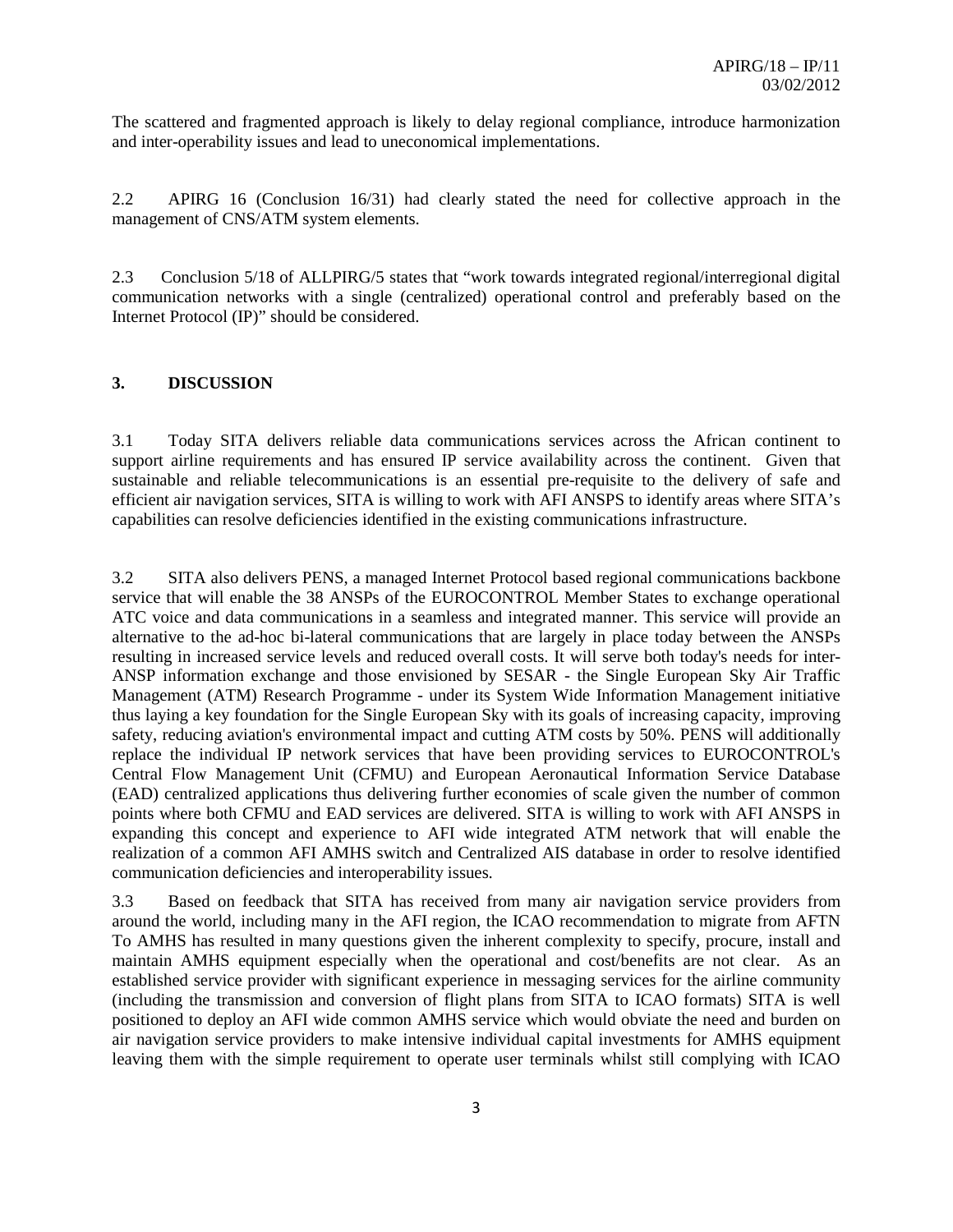recommendations. SITA is willing to work with AFI ANSPS to develop cost-effective solutions for enhancing the migration from AFTN to AMHS.

3.4 Today, the temporality, accuracy and integrity of Aeronautical Information do not meet future Navigation system requirements. Moreover, the current ATM system is based upon isolated information islands: civil and military AIS, MET, ATFM (Air Traffic Flow Management). This implies a series of transaction points at which aeronautical information integrity is potentially reduced: the same information is manually re-entered a number of times in discrete systems.

3.5 SITA recognises an effort to realise the AFI CAD initiative is underway under the close supervision of APIRG and ICAO. Migrating from the current distributed AIS environment to a centralized AIS database is a necessary pre-cursor for migration to AIM that will ensure uniqueness of aeronautical information throughout the ATM/CNS system. AIM is a new function of ATM/CNS that broadens the current scope of Aeronautical Information. It ensures its quality, integrity and timeliness through the use of fully digitized interoperable systems and enables dynamic context based retrieval/delivery of Aeronautical Information. Being at the heart of the aviation Information and Communication Technology, SITA is well positioned to assist APIRG and ANSPs in realizing a central AIS database with a view to migrate to a common AIM environment. SITA is willing to work with AFI ANSPS in achieving the above in a reliable and cost effective manner.



Fig. 1 – SITA's vision of Pan-African ATM Service Infrastructure and Applications